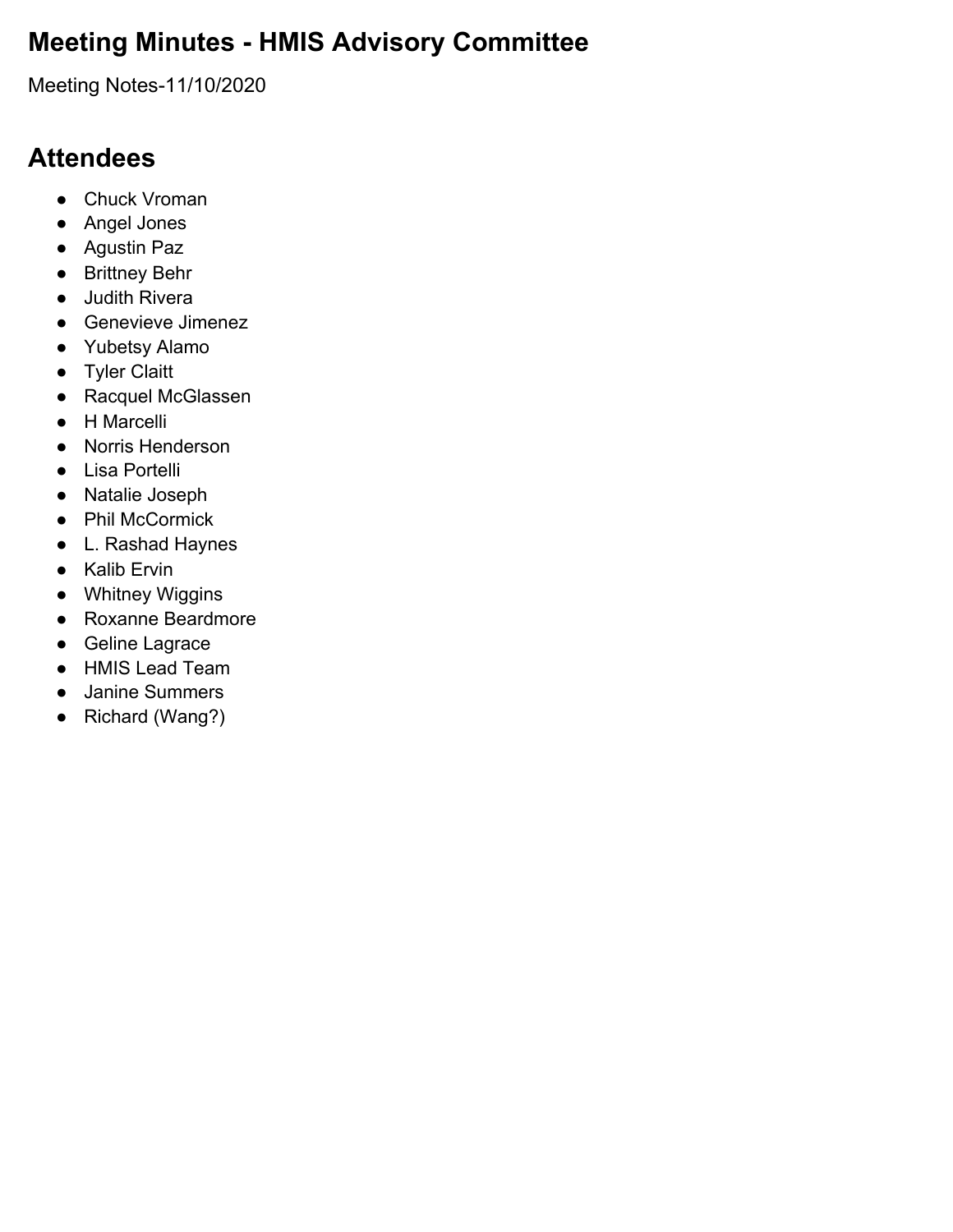- **● Updates**
	- **○ New HMIS Staff Member, Tyler Claitt**
		- **■ Tyler introduced himself and explained his role.**
	- **○ NOFA Update**
		- **■ .**
	- **○ CARES ACT Projects**
		- **■ .**
	- **○ City of Orlando/Ambassador Project**
		- **■ Lisa Portelli provided an update on Block by Block. DDB has funded ambassadors. New person at BbB working with City to perform weekly PIT count. Work began formally about a month ago.**
	- **○ Unit Manager**
		- **■ .**
	- **○ TA Assistance & Updated RFP's**
		- **■ .**
- **● Official HUD Reports**
	- **○ NOFA**
		- **■ No application this year, more information coming from HUD**
	- **○ LSA Reporting & Stella**
		- **■ Angel gave updates**
	- **○ PIT & the Hyperion Software**
		- **■ Planning has begun**
	- **○ ESG-CV CAPER Reporting**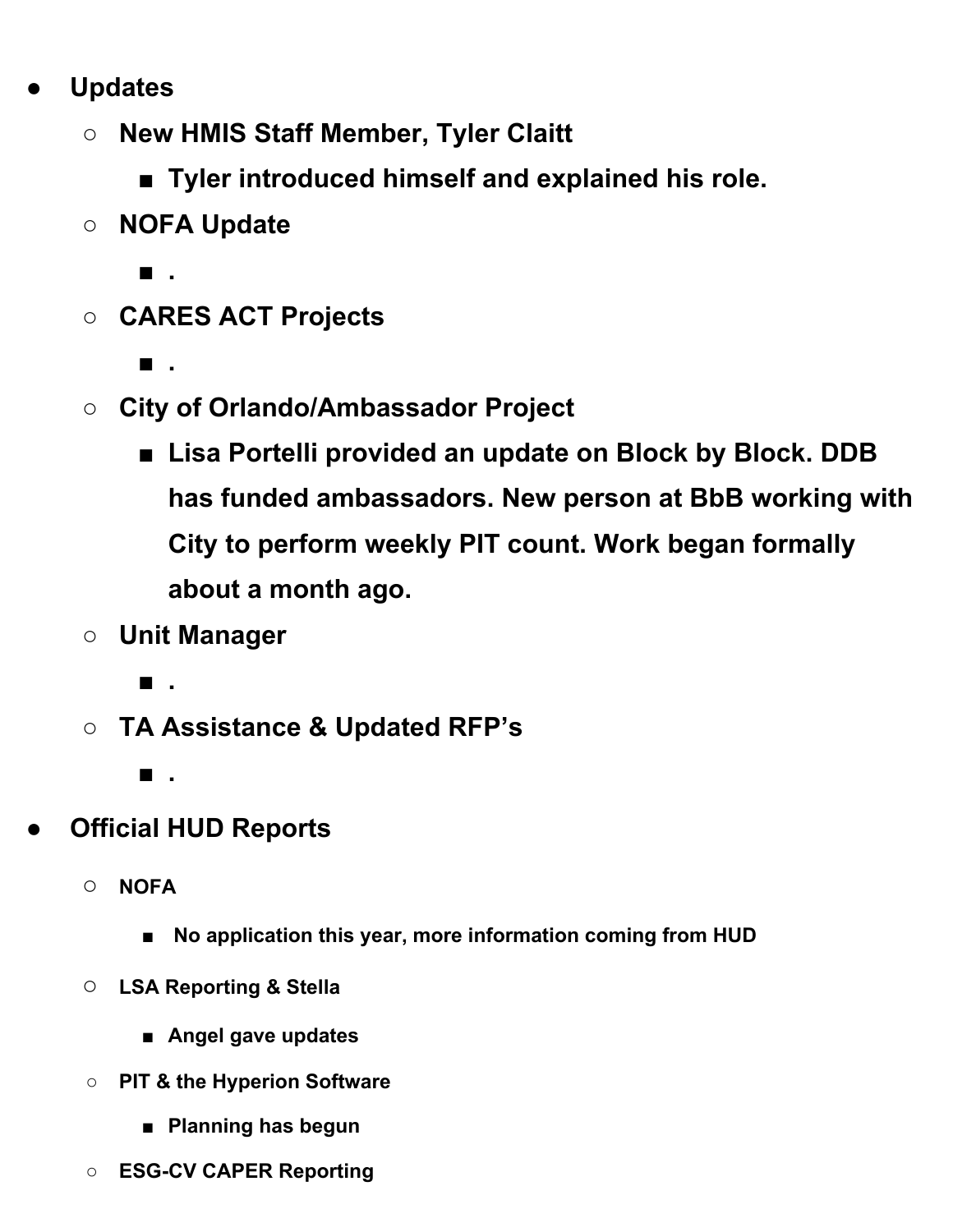- **Tino** gave an overview of funding flow from local jurisdictions.
	- **● Orange County reporting has begun.**
	- **● Described lessons learned form ESG-CV**
- **■ No questions asked**

#### **● HMIS Training & Support**

- **○ HMIS Themed Support Sessions (Rocky)**
	- **■ Rocky gave overview of new training request form**
	- **■ Rocky described a new training schedule.**
	- **■ Special requests still considered, submit via agency liaison**
	- **■ New HMIS Snapshots newsletter coming in 2021**
	- **■ HMIS Tabletalks - themed meetings**
	- **■ Data Quality reviews to continue starting in January**
	- **■ ESG-CV DQ to start in December.**
	- **Check** on System News for updates to the system.
	- **■ Tino reminded users about coming scorecards from DQ.**
- **○ Community Snapshot BETA**
	- **■ Brittney gave review of the Snapshot ( link: [https://www.hmiscfl.org/community\\_snapshot/](https://www.hmiscfl.org/community_snapshot/) )**
	- **■ Brittney showed how the tools work for the committee.**
	- **Very** good presentation of features/functions of the Snapshot.
	- **■ Audience questions or Input:**
		- **● Lisa Portelli loves it. Colors key needed for Entry Exit graph. Question about what "entry" means. Brittney gave an explanation.**
	- **■ Brittney continued the presentation, lots of information.**
	- **■ Rocky provided explanation for "unsheltered persons"**